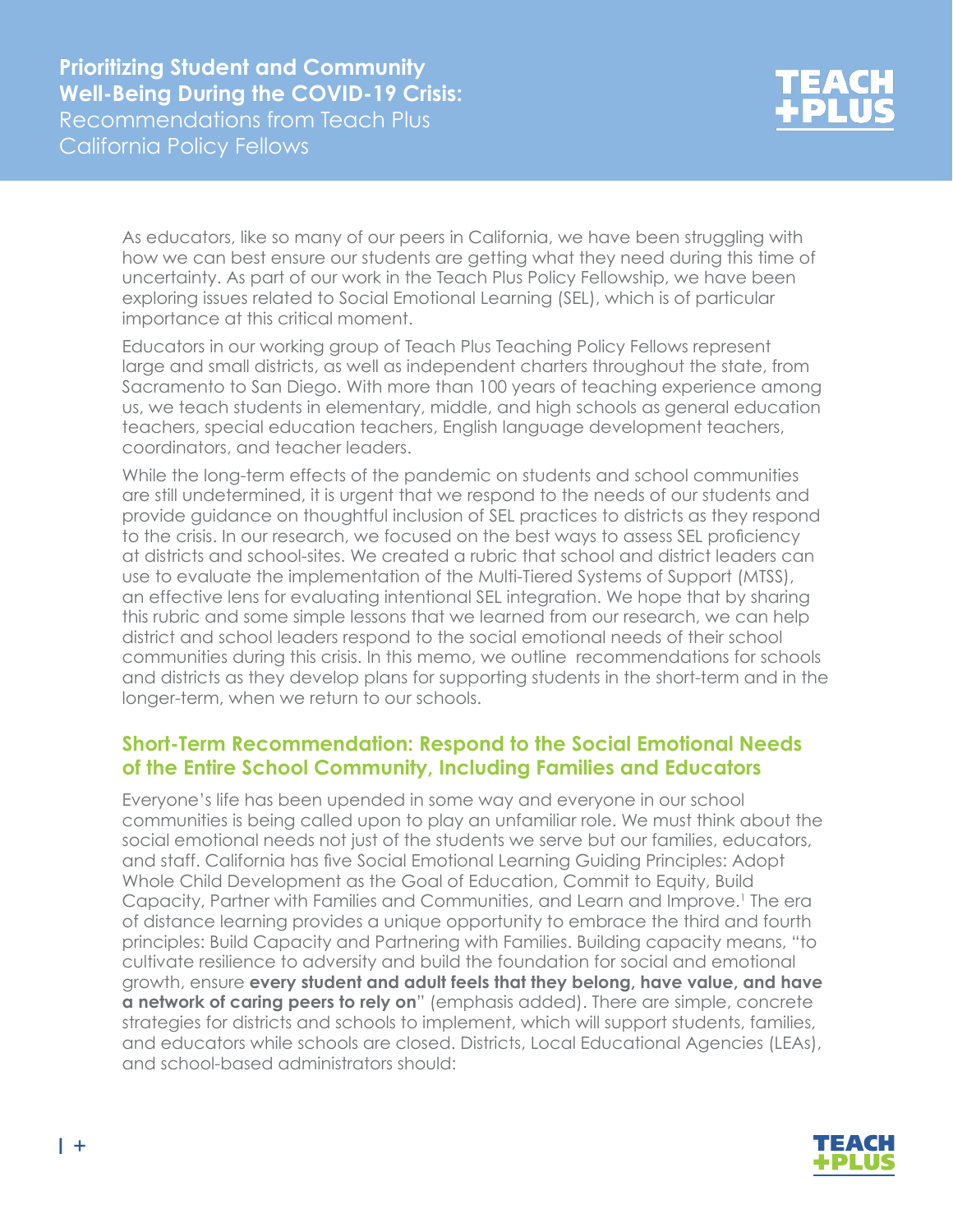- + **Encourage integration of intentional SEL practices in remote learning plans.** All districts and LEAs need to provide resources<sup>2</sup> and support for teachers as they move toward daily check-ins with students and create space for virtual Community<sup>3</sup> [Circles](https://www.responsiveclassroom.org/)<sup>4</sup> for students and staff, as well as <u>[mindfulness practices](https://innerexplorer.org/)</u>.<sup>5</sup>
- + **Model SEL practices and provide parent workshops on related skills.** Parents' concerns should be at the forefront of responding to this crisis. This is an opportunity to create partnerships with families and communities that ensure their voices are heard as we move through the crisis and toward recovery. Administrators can integrate SEL practices into existing family engagement meetings, like School Site Council, English Language Advisory Council, or "Coffee with the Principal," and use community building prompts or activities (including virtual circles with parents). Parent workshops hosted by support staff can continue in a virtual setting with an emphasis on supporting well-being, mindfulness, and all forms of health.
- **Improve staff connections and morale through staff wellness meetings.** The gae of distance learning is an opportunity for administrators and educators to reset and restore negative staff relationships. For schools with positive staff relations, this is an opportunity to maintain and deepen bonds. All administrators should hold optional weekly wellness meetings with their staff beyond the faculty meeting. Administrators who are uncomfortable or unfamiliar with this type of work can bring in experienced staff members to co-facilitate or strengthen bonds with union chapter chairs by inviting them to co-facilitate.

In this stressful time, this work should not be treated as excessive. Administrators can start with easy prompts and inclusion activities for all meetings: share a single word that encapsulates their day or week, a number scale aligned to feelings, share <u>a rose, thorn, and bud</u><sup>6</sup>, use <u>Yale's Mood Meter</u><sup>7</sup> and other tools. Opening and closing student, family, and staff meetings with connectedness and space for every individual will make the return to school easier and lays the groundwork for healthier school communities in the future.

### **Long-Term Recommendation: Integrate a Focus on the Whole Child and Commit to Equity and Improvement**

With more than 10 million people applying for unemployment benefits in March, economists estimate that the unemployment rate is now at 10 percent, the same as at the peak of the Great Recession.<sup>8</sup> California school districts responded to the previous economic downturn with drastic cuts in funding.<sup>9</sup> We can only imagine how the impending economic downturn will affect our schools and communities. This should not prevent California from advancing a more intentional focus on the whole child. We believe that there are opportunities to leverage existing strengths to build the capacity of schools and educators to be more responsive to students' social and emotional needs. **We are offering the MTSS rubric created by the Teach Plus Fellows as an important new tool for schools and LEAs.**

This crisis has reinforced the critical need to focus on the development of the whole child and not just academic growth. We must capitalize on this moment to build capacity for individual teachers and schools who have resisted a shift toward including SEL and trauma-informed practices in their instructional plans. There are clear steps districts and LEAs can take to have longer-term improvement on their approach to SEL:

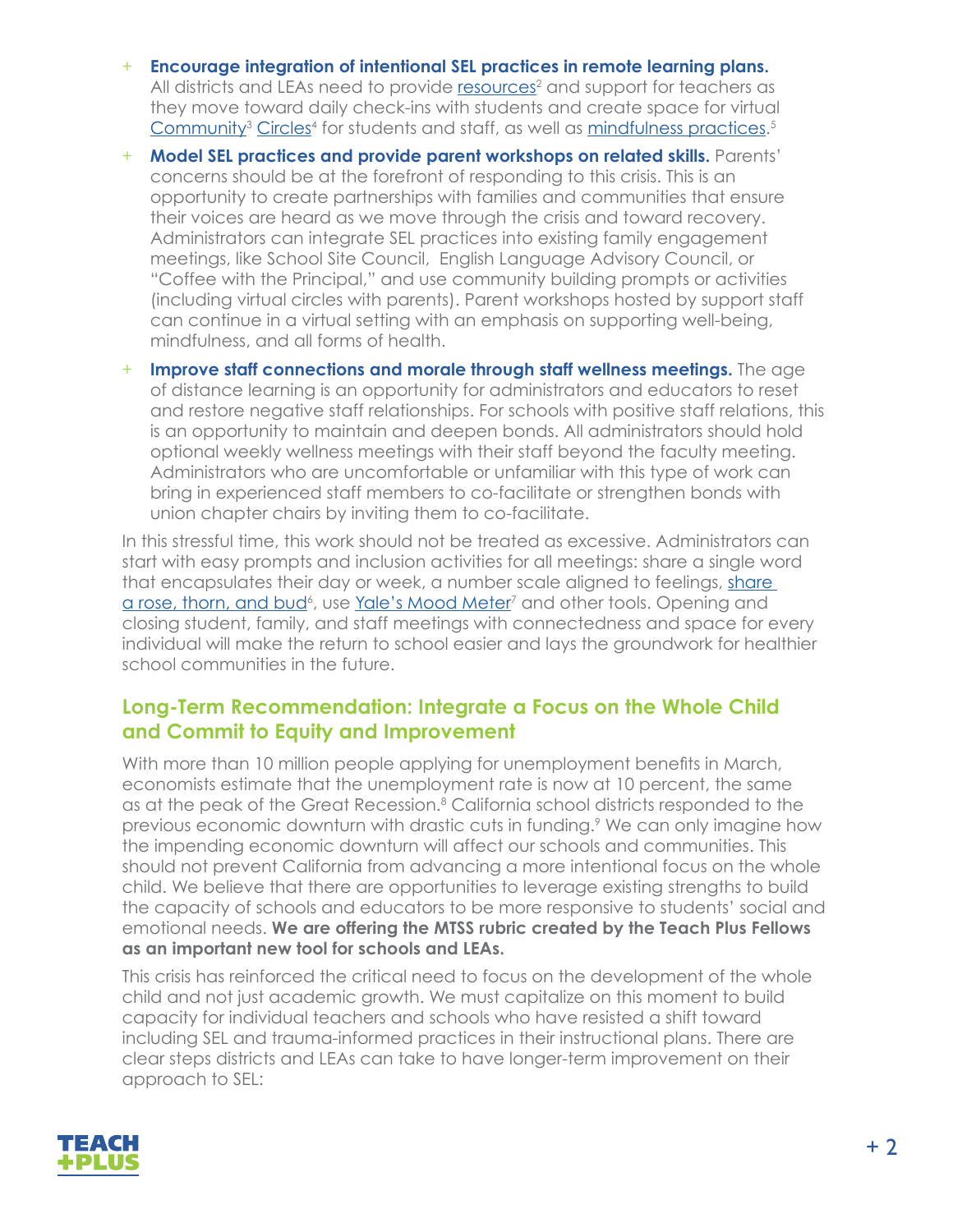+ **Use the MTSS rubric created by the Teach Plus Fellows to self-evaluate, and identify strengths and areas for improvement.** A significant component of our work with Teach Plus this year has focused on developing a user-friendly [MTSS rubric](https://teachplus.org//sites/default/files/downloads/teach_plus_sel-mtss_self_assessment_rubric.pdf) that supports districts and schools with fulfilling California's essential guidance on how schools can take a systems approach to promoting student academic, social, and emotional learning, physical well-being, and college, career, and civic life readiness. Our rubric serves as a self-assessment for schools and LEAs to use as they develop and refine their plans for integrating SEL into their instructional plans, both during school closures and in returning to schools. As the immediate crisis subsides, it is important to assess what schools and LEAs are already doing well and key areas for growth. District and school leaders should begin their process by assessing their own readiness to fulfill the state guidance on whole child development, and we hope our rubric can help with that process.

#### [Download the MTSS rubric here.](https://teachplus.org//sites/default/files/downloads/teach_plus_sel-mtss_self_assessment_rubric.pdf)

- + **Create experience surveys for families and staff with a focus on SEL needs.** In addition to assessing the readiness of their own systems, districts and schools should gather data on the experiences of their students, families, staff, and educators to inform their SEL programming. The LAUSD school experience survey<sup>10</sup> provides a model that collects data on SEL competencies for students. To make an experience survey even more useful, it should be expanded to include input from staff and parents.
- + **Implement SEL practices in school-based and district-led professional development (PD) for administrators to model these practices for staff.** Effective SEL practices require vulnerability from adults to create authentic communities. This should look like seamless integration, regardless of content, rather than treating SEL and trauma-informed practices as separate, stand-alone PD. Administrators should set a tone for the whole schools and districts to embrace. The manifestation of this will look different in each LEA and school but should represent a commitment to SEL practices.
- + **Amplify the voices of expert practitioners within your school or district.** Leverage your internal experts by creating mechanisms for them to share their expertise and resources, including site or classroom visits, and teacher-led professional learning. Assessing existing strengths, with a tool like the Teach Plus MTSS rubric will help you to identify such experts and model sites.

# **CONCLUSION**

Social emotional learning is now more important than ever. We all must embrace this moment of connection and shared trauma to craft a vision for the world we want to exist after the crisis passes. We hope that state leaders, including Superintendent of Public Instruction Tony Thurmond and Governor Gavin Newsom, make it a priority to support schools in effectively integrating SEL in their instruction during remote learning and the recovery even when faced with serious budget constraints. We are ready to collaborate and partner with district leadership and state legislators to ensure teacher voice is included during this pivotal time of transformation for our state and nation.